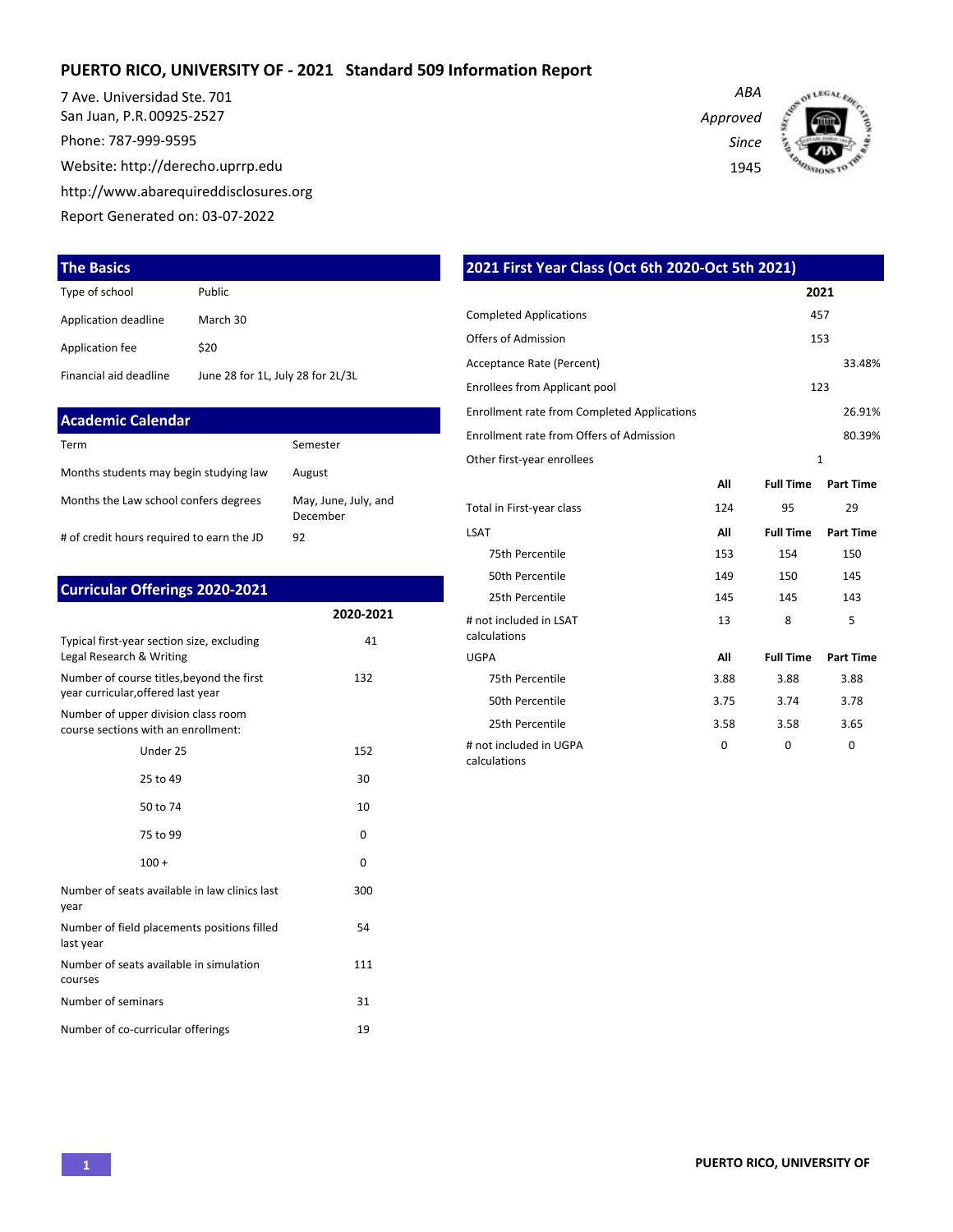| <b>J.D Enrollment as of October 5th 2021</b> |          |          |          |          |          |                 |          |          |          |    |             |          |          |          |          |          |          |
|----------------------------------------------|----------|----------|----------|----------|----------|-----------------|----------|----------|----------|----|-------------|----------|----------|----------|----------|----------|----------|
|                                              |          | JD1      |          |          |          | JD <sub>2</sub> |          |          |          |    | JD3         |          |          | JD4      |          |          | Total    |
|                                              | T        | M        | W        | O        |          | M               | W        | O        |          | м  | W           | O        | т        | м        | W        | O        |          |
| Hispanics of any race                        | 82       | 24       | 58       | 0        | 193      | 74              | 119      | $\Omega$ | 142      | 62 | 80          | $\Omega$ | 46       | 14       | 32       | $\Omega$ | 463      |
| American Indian or Alaska Native             | $\Omega$ | $\Omega$ | $\Omega$ | $\Omega$ | $\Omega$ | $\Omega$        | $\Omega$ | $\Omega$ | $\Omega$ | 0  | 0           | $\Omega$ | $\Omega$ | $\Omega$ | $\Omega$ | $\Omega$ | $\Omega$ |
| Asian                                        | 0        | $\Omega$ | 0        | 0        | $\Omega$ | $\Omega$        | $\Omega$ | $\Omega$ | $\Omega$ | 0  | 0           | $\Omega$ | $\Omega$ | $\Omega$ | $\Omega$ | $\Omega$ | 0        |
| Black or African American                    | 0        | $\Omega$ | 0        | $\Omega$ | $\Omega$ | $\Omega$        | $\Omega$ | $\Omega$ | 0        | 0  | $\Omega$    | $\Omega$ | 0        | $\Omega$ | $\Omega$ | $\Omega$ | $\Omega$ |
| Native Hawaiian or Other Pacific Islander    | 0        | $\Omega$ | $\Omega$ | $\Omega$ | $\Omega$ | $\Omega$        | $\Omega$ | $\Omega$ | 0        | 0  | $\mathbf 0$ | $\Omega$ | $\Omega$ | $\Omega$ | $\Omega$ | $\Omega$ | 0        |
| Two or More Races                            | 34       | 11       | 23       | $\Omega$ | $\Omega$ | $\Omega$        | $\Omega$ | $\Omega$ | 0        | 0  | $\mathbf 0$ | $\Omega$ | $\Omega$ | $\Omega$ | $\Omega$ | $\Omega$ | 34       |
| Total People of Color                        | 116      | 35       | 81       | $\Omega$ | 193      | 74              | 119      | $\Omega$ | 142      | 62 | 80          | $\Omega$ | 46       | 14       | 32       | $\Omega$ | 497      |
| White                                        | $\Omega$ | $\Omega$ | $\Omega$ | $\Omega$ | $\Omega$ | $\Omega$        | $\Omega$ | $\Omega$ | $\Omega$ | 0  | $\Omega$    | $\Omega$ | $\Omega$ | $\Omega$ | $\Omega$ | $\Omega$ | 0        |
| Nonresident Alien                            | $\Omega$ | $\Omega$ | $\Omega$ | $\Omega$ | $\Omega$ | $\Omega$        | $\Omega$ | $\Omega$ | 0        | 0  | $\Omega$    | $\Omega$ | $\Omega$ | $\Omega$ | $\Omega$ | $\Omega$ | $\Omega$ |
| Race and Ethnicity Unknown                   | 7        | 2        | 5.       | 0        | $\Omega$ | $\Omega$        | $\Omega$ | $\Omega$ | 0        | 0  | $\Omega$    | $\Omega$ | $\Omega$ | $\Omega$ | $\Omega$ | $\Omega$ |          |
| Total                                        | 123      | 37       | 86       | 0        | 193      | 74              | 119      | 0        | 142      | 62 | 80          | $\Omega$ | 46       | 14       | 32       | $\Omega$ | 504      |

| <b>Faculty Resources 2020 - 2021</b> |      |                  |       |                    |       |  |  |  |  |  |  |  |  |  |
|--------------------------------------|------|------------------|-------|--------------------|-------|--|--|--|--|--|--|--|--|--|
|                                      | Male | Female           | Other | People<br>of Color | Total |  |  |  |  |  |  |  |  |  |
| Full-time faculty<br>members         | 27   | 15               | 0     | 42                 | 42    |  |  |  |  |  |  |  |  |  |
| Non-full-time faculty                | 35   | 35               | 0     | 70                 | 70    |  |  |  |  |  |  |  |  |  |
| Total                                | 62   | 50               | 0     | 112                | 112   |  |  |  |  |  |  |  |  |  |
|                                      |      | <b>Full Time</b> |       | <b>Part Time</b>   | Total |  |  |  |  |  |  |  |  |  |
| Librarians                           |      | 7                |       | 0                  | 7     |  |  |  |  |  |  |  |  |  |
| Administrators                       |      | 1                |       | 0                  | 1     |  |  |  |  |  |  |  |  |  |

## **J.D. Degrees Awarded 2020-2021**

| Hispanics of any race                     | 150 |
|-------------------------------------------|-----|
| American Indian or Alaska Native          | 0   |
| Asian                                     | 0   |
| <b>Black or African American</b>          | 0   |
| Native Hawaiian or Other Pacific Islander | 0   |
| Two or More Races                         | 0   |
| <b>Total People of Color</b>              | 150 |
| White                                     | 0   |
| Nonresident Alien                         | 0   |
| Race and Ethnicity Unknown                | 0   |
| Total                                     | 150 |

| <b>1L Tuition and Fees 2021 - 2022</b> |          |                |              |                |       |                |
|----------------------------------------|----------|----------------|--------------|----------------|-------|----------------|
| Per Annual:                            | Resident | Annual<br>Fees | Non-Resident | Annual<br>Fees | Other | Annual<br>Fees |
| Full-Time                              | \$8,400  | \$500          | \$8.400      | \$500          | \$0   | \$0            |
| Part-Time                              | \$3.920  | \$500          | \$3.920      | \$500          |       |                |
| Per Credit:                            | Resident | Annual<br>Fees | Non-Resident | Annual<br>Fees | Other | Annual<br>Fees |
| Full-Time                              | \$280    | \$500          | \$280        | \$500          | \$0   | \$0            |
| Part-Time                              | \$280    | \$500          | \$280        | \$500          |       |                |
| <b>Tuition Guarantee Program</b>       |          |                | No           |                |       |                |

## **Grants and Scholarships 2020-2021**

|                                 | Total    |     | <b>Full Time</b> |          | <b>Part Time</b> |              |  |  |  |
|---------------------------------|----------|-----|------------------|----------|------------------|--------------|--|--|--|
|                                 | #        | %   | #                | %        | #                | %            |  |  |  |
| Total # of students             | 532      | 100 | 393              | 74       | 139              | 26           |  |  |  |
| Total # receiving<br>grants     | 19       | 4   | 17               | 4        | $\overline{2}$   | $\mathbf{1}$ |  |  |  |
| Less than 1/2 tuition           | 19       | 4   | 17               | 4        | $\mathfrak{p}$   | $\mathbf{1}$ |  |  |  |
| Half to full tuition            | 0        | 0   | 0                | 0        | $\Omega$         | $\Omega$     |  |  |  |
| <b>Full tuition</b>             | 0        | 0   | $\Omega$         | 0        | $\Omega$         | 0            |  |  |  |
| More than full tuition          | $\Omega$ | 0   | 0                | $\Omega$ | $\Omega$         | $\Omega$     |  |  |  |
| 75th Percentile grant<br>amount |          |     | \$500            |          | \$500            |              |  |  |  |
| 50th Percentile grant<br>amount |          |     | \$500            |          | \$500            |              |  |  |  |
| 25th Percentile grant<br>amount |          |     | \$500            |          | \$500            |              |  |  |  |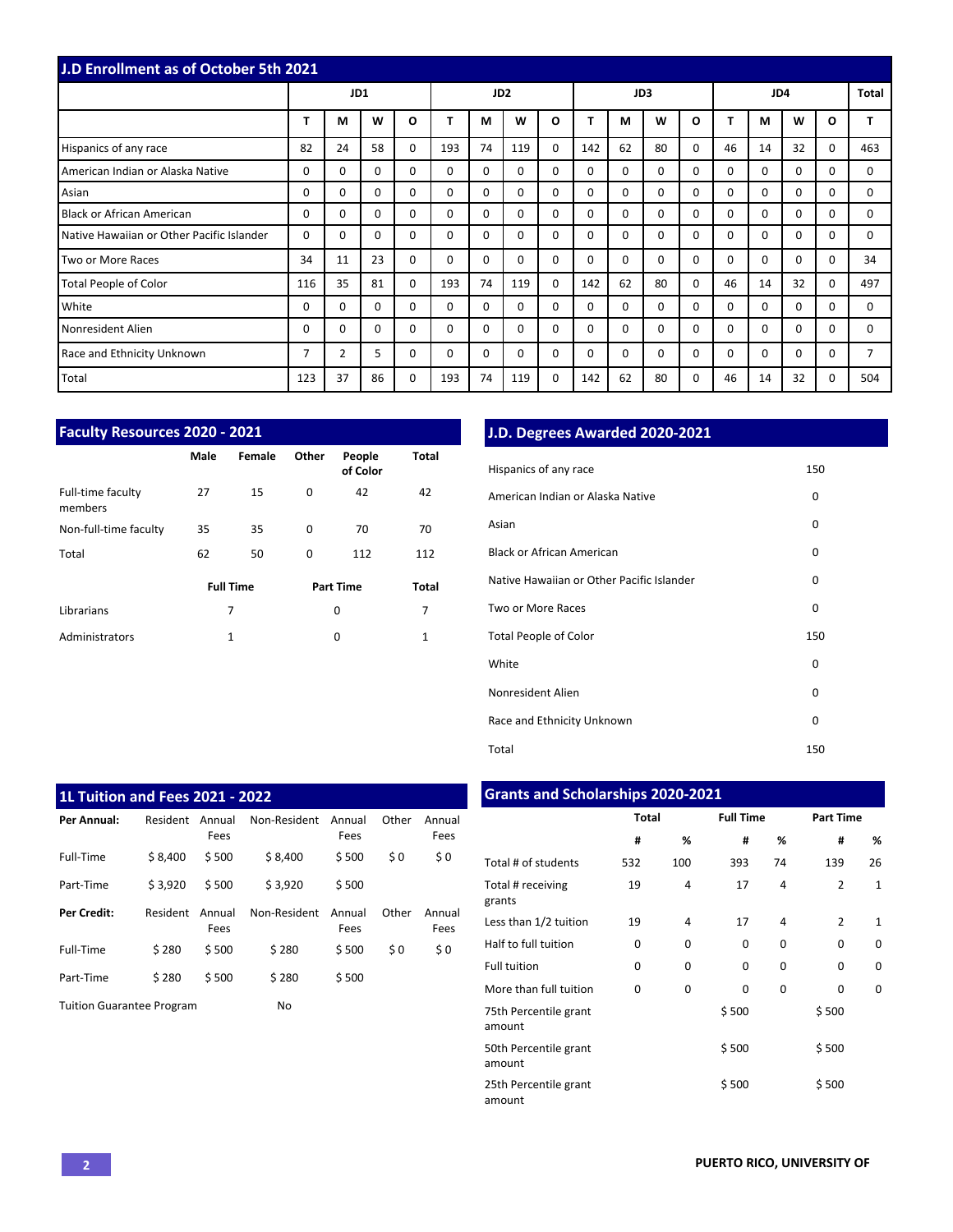| <b>Living Expenses 2021-2022</b>      |          |
|---------------------------------------|----------|
| Estimated Living Expenses for singles |          |
| Living on Campus                      | \$22.806 |
| Living Off Campus                     | \$22.806 |
| Living At Home                        | \$22,806 |

# **Conditional Scholarships 2020-2021**

The school does not award scholarships that may be reduced or eliminated based on law school academic performance other than failure to maintain good academic standing. Therefore, the school does not complete a 'conditional scholarship retention chart.'

| <b>Academic Attrition 2020-2021</b>       |          |          |          |          |     |                 |          |          |          |          |          |          |              |          |          |              |          |     |
|-------------------------------------------|----------|----------|----------|----------|-----|-----------------|----------|----------|----------|----------|----------|----------|--------------|----------|----------|--------------|----------|-----|
|                                           |          | JD1      |          |          |     | JD <sub>2</sub> |          |          | JD3      |          |          |          |              |          | JD4      |              | UL       |     |
|                                           |          | M        | W        | O        | %   |                 | M        | W        | O        |          | м        | W        | Ω            | т        | M        | W            | O        | %   |
| Hispanics of any race                     | 0        | 0        | $\Omega$ | 0        | 0.0 | $\Omega$        | $\Omega$ | 0        | $\Omega$ | $\Omega$ | $\Omega$ | $\Omega$ | 0            | $\Omega$ | 0        | <sup>0</sup> | $\Omega$ | 0.0 |
| American Indian or Alaska Native          | 0        | 0        | 0        | 0        | 0.0 | $\mathbf 0$     | 0        | $\Omega$ | $\Omega$ | 0        | 0        | 0        | 0            | 0        | 0        | $\Omega$     | $\Omega$ | 0.0 |
| Asian                                     | 0        | 0        | $\Omega$ | 0        | 0.0 | $\mathbf 0$     | $\Omega$ | $\Omega$ | $\Omega$ | $\Omega$ | $\Omega$ | $\Omega$ | $\Omega$     | $\Omega$ | $\Omega$ | 0            | $\Omega$ | 0.0 |
| <b>Black or African American</b>          | 0        | 0        | $\Omega$ | $\Omega$ | 0.0 | $\Omega$        | $\Omega$ | $\Omega$ | $\Omega$ | $\Omega$ | $\Omega$ | $\Omega$ | $\Omega$     | $\Omega$ | $\Omega$ | $\Omega$     | $\Omega$ | 0.0 |
| Native Hawaiian or Other Pacific Islander | $\Omega$ | $\Omega$ | $\Omega$ | $\Omega$ | 0.0 | $\mathbf 0$     | $\Omega$ | 0        | $\Omega$ | $\Omega$ | $\Omega$ | $\Omega$ | 0            | $\Omega$ | $\Omega$ | 0            | $\Omega$ | 0.0 |
| Two or More Races                         | 0        | $\Omega$ | $\Omega$ | $\Omega$ | 0.0 | $\Omega$        | $\Omega$ | 0        | $\Omega$ | $\Omega$ | $\Omega$ | $\Omega$ | $\Omega$     | $\Omega$ | $\Omega$ | $\Omega$     | $\Omega$ | 0.0 |
| <b>Total People of Color</b>              | 0        | $\Omega$ | $\Omega$ | $\Omega$ | 0.0 | $\Omega$        | $\Omega$ | $\Omega$ | $\Omega$ | $\Omega$ | $\Omega$ | $\Omega$ | $\Omega$     | $\Omega$ | $\Omega$ | $\Omega$     | $\Omega$ | 0.0 |
| White                                     | 0        | 0        | $\Omega$ | 0        | 0.0 | $\Omega$        | $\Omega$ | $\Omega$ | $\Omega$ | $\Omega$ | $\Omega$ | $\Omega$ | $\Omega$     | $\Omega$ | $\Omega$ | $\Omega$     | $\Omega$ | 0.0 |
| Nonresident Alien                         | 0        | 0        | $\Omega$ | $\Omega$ | 0.0 | $\mathbf 0$     | $\Omega$ | 0        | $\Omega$ | $\Omega$ | $\Omega$ | $\Omega$ | <sup>0</sup> | $\Omega$ | $\Omega$ | $\Omega$     | $\Omega$ | 0.0 |
| Race and Ethnicity Unknown                | 0        | 0        | $\Omega$ | 0        | 0.0 | $\mathbf 0$     | 0        | 0        | $\Omega$ | $\Omega$ | $\Omega$ | $\Omega$ | 0            | 0        | $\Omega$ | 0            | $\Omega$ | 0.0 |
| Total                                     | 0        | 0        | $\Omega$ | $\Omega$ | 0.0 | $\mathbf 0$     | $\Omega$ | 0        | $\Omega$ | $\Omega$ | $\Omega$ | $\Omega$ |              | 0        | 0        | 0            | $\Omega$ | 0.0 |

| <b>Other Attrition 2020-2021</b>          |                |                |    |                 |     |          |   |          |          |          |          |          |          |          |          |          |          |     |
|-------------------------------------------|----------------|----------------|----|-----------------|-----|----------|---|----------|----------|----------|----------|----------|----------|----------|----------|----------|----------|-----|
|                                           | JD1            |                |    | JD <sub>2</sub> |     |          |   | JD3      |          |          |          | JD4      |          |          |          | UL       |          |     |
|                                           | т              | М              | W  | 0               | %   | т        | М | W        | O        | т        | М        | W        | O        | т        | M        | W        | O        | %   |
| Hispanics of any race                     | $\overline{7}$ | $\overline{2}$ | 5  | 0               | 7.3 | $\Omega$ | 0 | $\Omega$ | $\Omega$ | $\Omega$ | $\Omega$ | $\Omega$ | $\Omega$ | $\Omega$ | $\Omega$ | $\Omega$ | $\Omega$ | 0.0 |
| American Indian or Alaska Native          | $\Omega$       | 0              | 0  | 0               | 0.0 | $\Omega$ | 0 | $\Omega$ | $\Omega$ | $\Omega$ | $\Omega$ | $\Omega$ | $\Omega$ | $\Omega$ | $\Omega$ | $\Omega$ | $\Omega$ | 0.0 |
| Asian                                     | 0              | 0              | 0  | 0               | 0.0 | 0        | 0 | $\Omega$ | $\Omega$ | $\Omega$ | $\Omega$ | $\Omega$ | $\Omega$ | 0        | $\Omega$ | $\Omega$ | 0        | 0.0 |
| Black or African American                 | 0              | 0              | 0  | $\Omega$        | 0.0 | $\Omega$ | 0 | $\Omega$ | $\Omega$ | $\Omega$ | $\Omega$ | $\Omega$ | $\Omega$ | 0        | $\Omega$ | $\Omega$ | $\Omega$ | 0.0 |
| Native Hawaiian or Other Pacific Islander | 0              | 0              | 0  | 0               | 0.0 | 0        | 0 | $\Omega$ | $\Omega$ | $\Omega$ | 0        | $\Omega$ | 0        | $\Omega$ | $\Omega$ | 0        | 0        | 0.0 |
| Two or More Races                         | 0              | 0              | 0  | 0               | 0.0 | 0        | 0 | $\Omega$ | $\Omega$ | $\Omega$ | $\Omega$ | $\Omega$ | $\Omega$ | $\Omega$ | $\Omega$ | $\Omega$ | $\Omega$ | 0.0 |
| Total People of Color                     | 7              | $\overline{2}$ | 5. | 0               | 5.1 | 0        | 0 | $\Omega$ | $\Omega$ | $\Omega$ | $\Omega$ | $\Omega$ | $\Omega$ | $\Omega$ | $\Omega$ | $\Omega$ | $\Omega$ | 0.0 |
| White                                     | 0              | 0              | 0  | $\mathbf 0$     | 0.0 | 0        | 0 | $\Omega$ | $\Omega$ | 0        | 0        | $\Omega$ | 0        | $\Omega$ | 0        | $\Omega$ | 0        | 0.0 |
| Nonresident Alien                         | 0              | 0              | 0  | $\Omega$        | 0.0 | $\Omega$ | 0 | $\Omega$ | $\Omega$ | $\Omega$ | $\Omega$ | $\Omega$ | $\Omega$ | 0        | $\Omega$ | $\Omega$ | 0        | 0.0 |
| Race and Ethnicity Unknown                | 0              | 0              | 0  | $\Omega$        | 0.0 | $\Omega$ | 0 | $\Omega$ | $\Omega$ | $\Omega$ | $\Omega$ | $\Omega$ | $\Omega$ | $\Omega$ | $\Omega$ | $\Omega$ | $\Omega$ | 0.0 |
| Total                                     | 7              | 2              | 5  | 0               | 4.7 | 0        | 0 | $\Omega$ | 0        | $\Omega$ | $\Omega$ | $\Omega$ | $\Omega$ | $\Omega$ | $\Omega$ | 0        | $\Omega$ | 0.0 |

| <b>Transfers 2020-2021</b> |      |
|----------------------------|------|
| <b>IJD1 Transfers Out</b>  |      |
| <b>ITransfers In*</b>      |      |
| 175th Percentile JD1 GPA   | 0.00 |